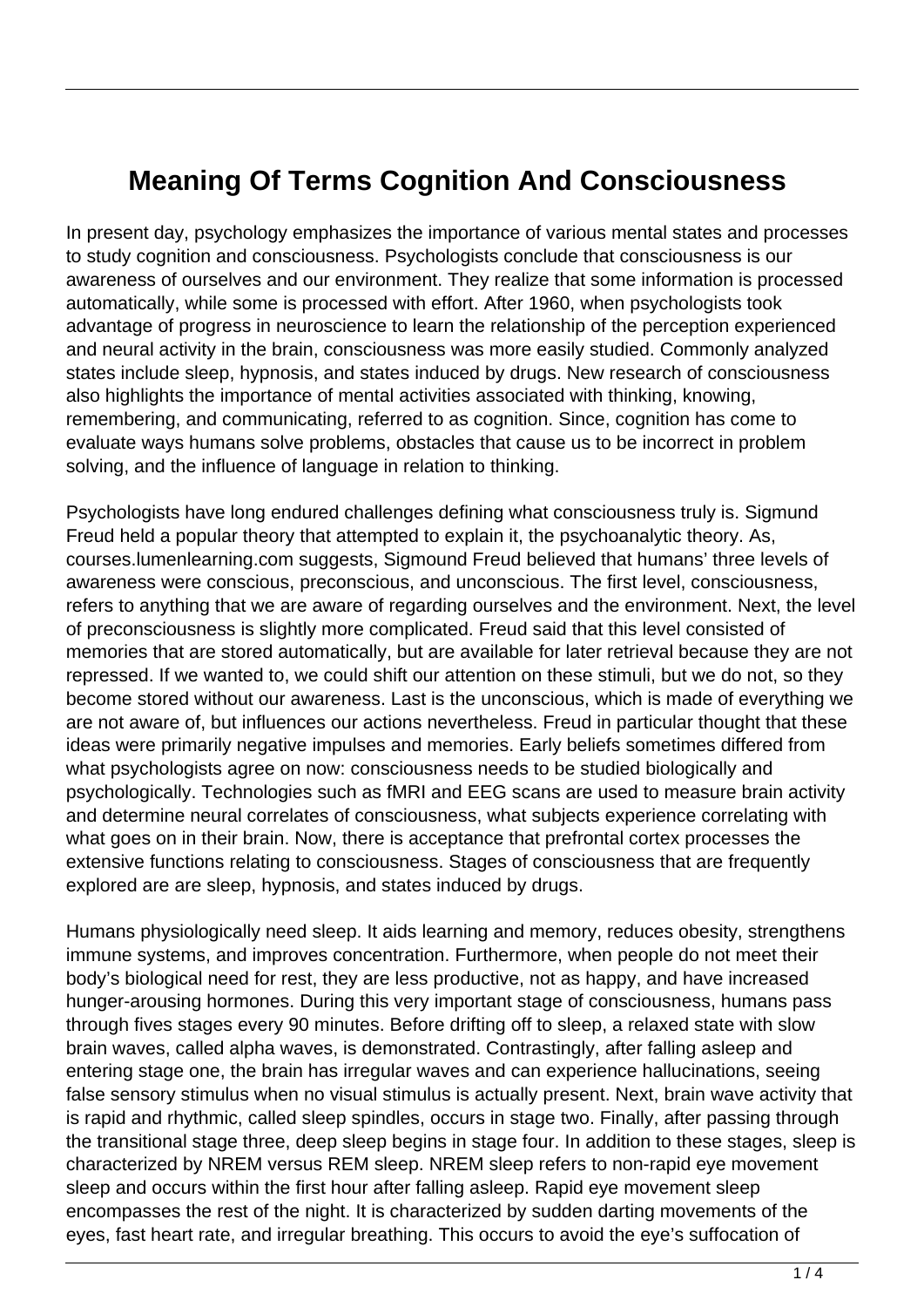oxygen by generating liquid behind the cornea that results in the delivery of fresh oxygen. This sensation indicates when a new and dream begins. REM dreams can be referred to as "hallucinations of the sleeping mind" and they are often emotional and vivid rather than simple and familiar. According to Sigmund Freud, our dreams are often made up of manifest content. The remembered storyline is most often about the previous day's encounters. The content of a dream is also influenced by outside stimuli. Despite this, we can not benefit from this as a way to learn or store information, because the majority of the time, stimuli encountered right before or during sleep goes unremembered. REM dreams do benefit humans in other ways though. According to greatergood.berkeley.edu, REM sleep dreaming is the only time when noradrenaline, an anxiety inducing molecule, is not present in the brain. This allows emotional or even traumatic memories to be processed calmly without triggering stress. Furthermore, REM sleep allows people to emotionally recover more quickly. As Dr. Matthew Walker said, "It's said that time heals all wounds, but my research suggests that time spent in dream sleep is what heals."

Some psychologists believe that hypnosis is another stage of consciousness. It displays how humans can process information with a two-track mind, resulting in spontaneously occurring behaviours and thoughts. Psychologist Theodore Barber summed up hypnosis well by saying "The hypnotist's ideas become the subject's thoughts, and the subject's thoughts produce the hypnotic experiences and behaviours." Anyone is susceptible, but some people will display more hypnotic responsiveness than others because their hypnotic ability is greater, and they are stronger at focusing on a task. Hypnotists build on this and enhance people's ability to focus with their selective attention. Because its tendency to distract subjects, hypnosis can alleviate pain. In some rare cases, it has been used in replace of anaesthesia, which blocks brain activity relating to pain during surgeries. In addition, posthypnotic suggestions, which continue to affect the subject after the hypnotic session ends, produce long term results. Hypnotherapists take advantage of this strategy, and usually yield more improvement than a regular therapist. Researchers are not under a consensus about the reason why hypnosis is possible. One explanation, the social-influence theory, explains that people feel compelled to listen to the trusted authority of the hypnotist and behave in the role they believe that they should. Along this line of thinking, subjects will not perform the desired behaviour if they see the role they are asked to display in a negative light. Contrastingly, the divided-consciousness theory is based off of dissociation, a split in awareness. This theory can help explain how hypnosis relieves pain because the sensation of pain and the emotional response associated with pain are dissociated from each other.

Psychologists agree that drugs also induce an altered state of consciousness. When psychoactive drugs are used, chemicals affect neural synapses, which changes moods and perceptions. Depressants, stimulants, and hallucinogens are the three categories of psychoactive drugs, which alter the brains chemical messages. First off, depressants slow the body's functions by delaying neural functioning. Although alcohol sometimes appears to excite people and make them more active, it is actually a depressant because it reduces neural activity. Effects of alcohol include exaggeration of positive or negative tendencies, decreased reaction time, forgetting recent experiences, and lack of self awareness. In addition, barbiturate drugs and opiates are also characterized as depressants because they hinder neural activities. Next, contradictory from depressants, stimulants arouse body functions by exciting neural activities. These substances, usually used to boost performance, stay awake, lose weight, or improve mood, have consequences and may be addictive. Some examples of stimulants are methamphetamine, caffeine, nicotine, cocaine, and Ecstasy. Nicotine for example, has grown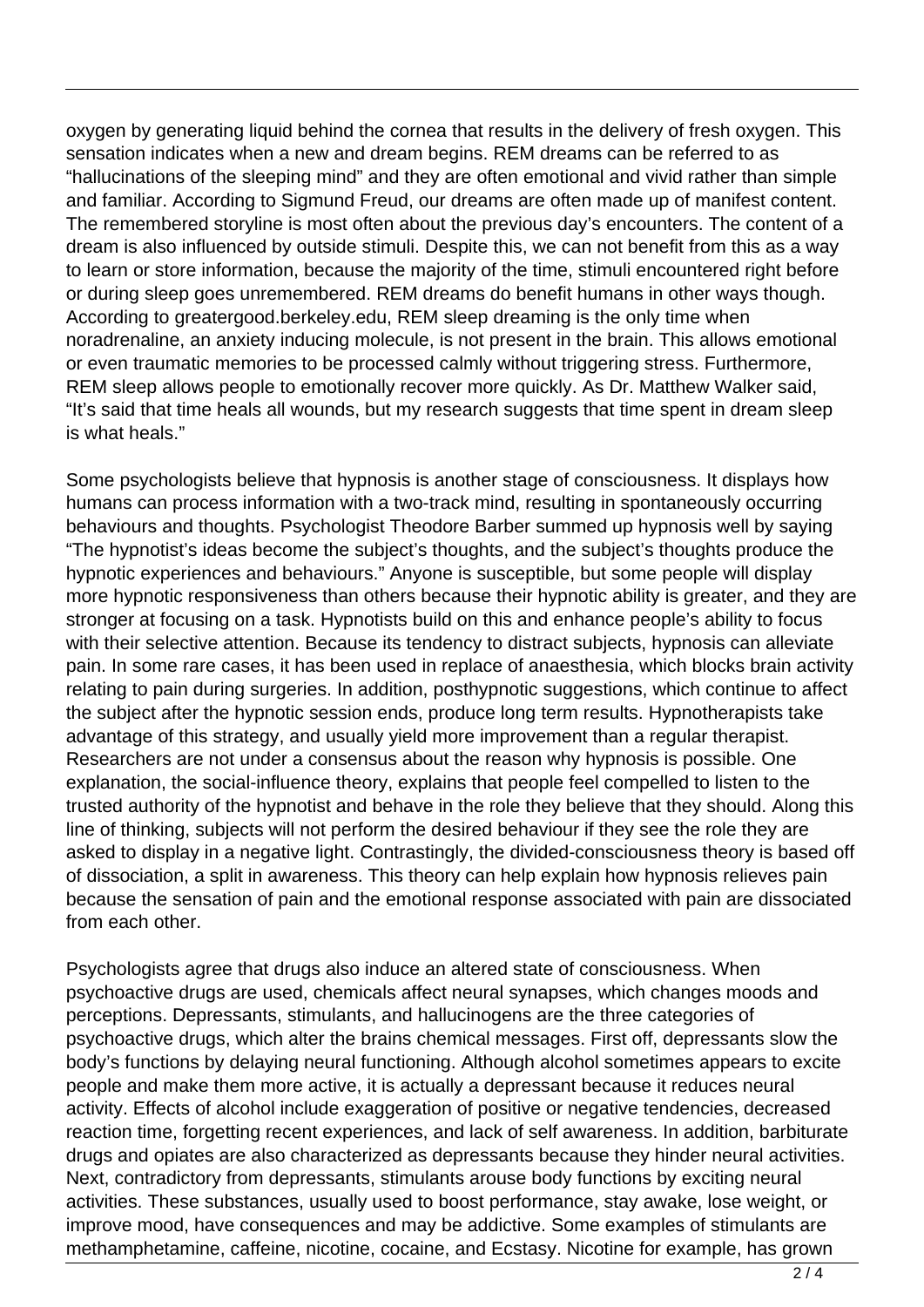more prominent recently because of the increasing amount of teenagers beginning to vape and becoming addicted. Acquiring an addiction while still young has many drawbacks. As addicitoncenter.com explains, "Because addiction changes the biochemical makeup of the brain, it becomes harder to quit the earlier a person starts using...This is because addictive substances like tobacco activate the brain reward system, which is still developing in teens." The third type of psychoactive drug is hallucinogens, which create the illusion of sensory stimuli when there is none. Hallucinations experienced usually begin as meaningless shapes, but then can progress into substantial images and emotional scenes that are realistic. Overall, psychoactive drugs affect the brain greatly, depending on our culture and our biology.

Cognitive psychologists discover how humans think, know, remember, and communicate. They have learned, that to solve problems, humans often use one of three strategies: algorithms, heuristics, or insight. To guarantee that no errors will be made, people use methodical procedures, called algorithms. The more common and quicker way to come about an answer, is a heuristic. This strategy allows people to find a solution quicker by using a simple thinking strategy. Mistakes and misjudgments are more prevalent in heuristics than in algorithms. For example, when people use a representative heuristic, they misjudge the likelihood of something based off of the similarity to the prototype. Availability heuristic causes people to believe that vivid events resonating in their minds are common. The third, and most effortless strategy in problem solving is insight. This novel realization, often referred to as the "aha! moment" is accompanied with a burst of brain activity. When attempting to find a solution to a problem, humans face obstacles that prevent accuracy. First, confirmation bias comes from an individual's eagerness to support their own preconceptions rather than contradictory information. People often actively search for evidence to prove themselves correct and ignore anything that discredits them. Similarly, belief perseverance relates to wanting to be proven correct, but it differs because it involves clinging to an initial belief that has already been proven incorrect. Next, overconfidence involves overestimating accuracy of our judgements and knowledge. People also sometimes fail to solve a problem because they do not approach it the correct way. When this happens, fixation can occur, which is failing to recognize different perspectives to solve a problem. Finally, our decision on an issue greatly depends on the way it is presented. This setback in judgement, called framing, frequently occurs in everyday life. According to journals.sagepub.com, there is two types of framing: equivalence framing and emphasis framing. Equivalence framing presents information that is logically equally, but is interpreted differently, while emphasis framing presents different aspects of one situation. Both types of framing can lead to skewed conclusions.

Language is extremely valuable for human's communication, learning, and thinking. "...it doesn't matter whether you are rich or poor, black or white, or what your eye colour is. You are destined to acquire at least one language…" (psychologytoday.com) Since the majority of the population on earth masters at least one language, it is beneficial for cognitive psychologists and linguists to study how it affects us mentally. Benjamin Lee Whorf formed a hypothesis regarding this. He came up with linguistic determinism, stating that the way we think is determined by language. It has now been said that "Language affects our thinking, which affects our thought." To fully understand language psychologically, it is also useful to make sense of its structure. Linguists have identified three structural components of language: phonemes, morphemes, and grammar. Phonemes refer to the basic set of sounds in language. Although a single language never uses all of them, "Linguists surveying nearly 500 languages have identified 869 different phonemes in human speech." Since natives of one language learn a specific set of phonemes as children, they usually have trouble accurately pronouncing